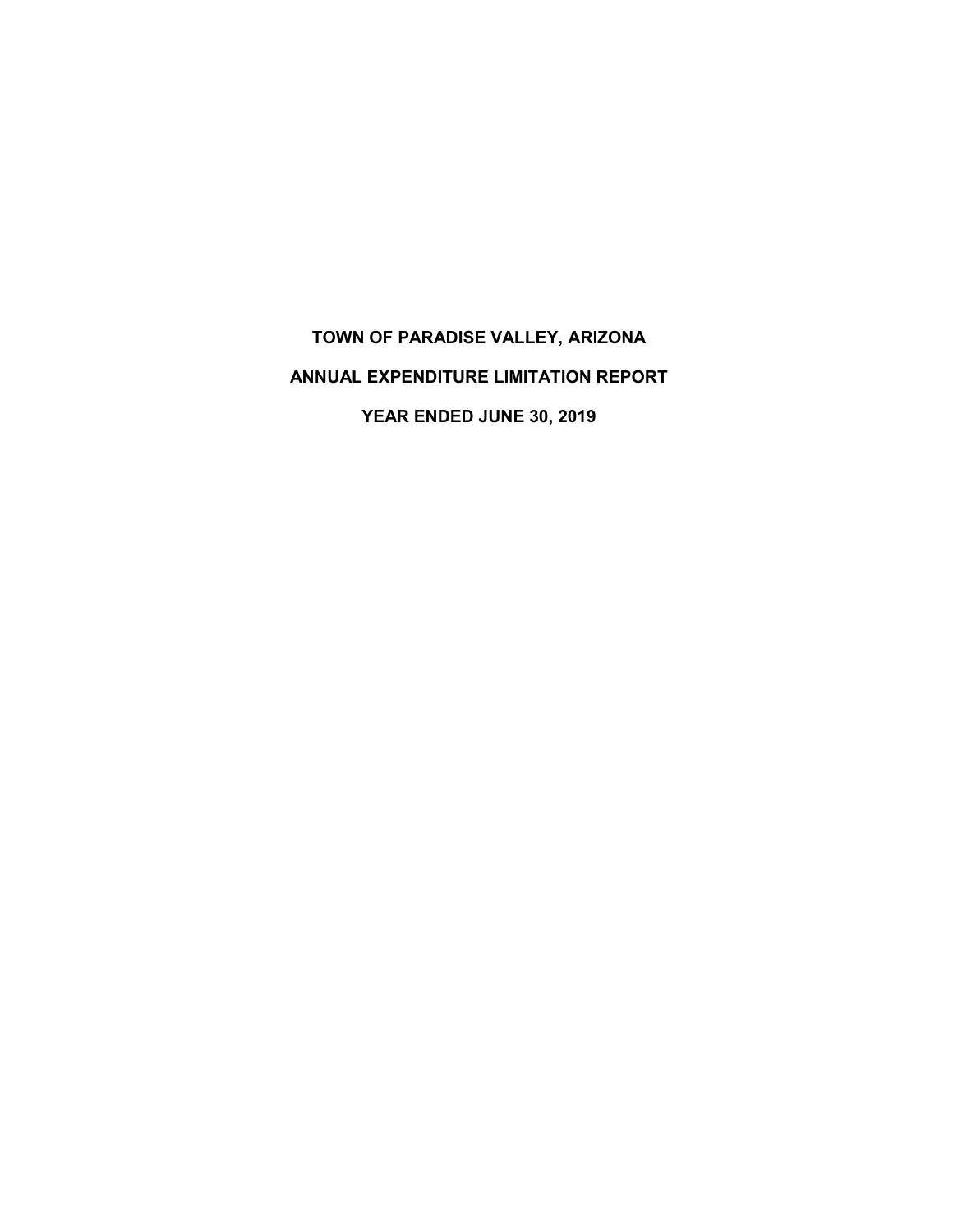#### **TOWN OF PARADISE VALLEY, ARIZONA TABLE OF CONTENTS YEAR ENDED JUNE 30, 2019**

| <b>INDEPENDENT ACCOUNTANTS' REPORT</b>                |             |
|-------------------------------------------------------|-------------|
| <b>ANNUAL EXPENDITURE LIMITATION REPORT - PART I</b>  | $\mathbf 2$ |
| <b>ANNUAL EXPENDITURE LIMITATION REPORT - PART II</b> | 3           |
| ANNUAL EXPENDITURE LIMITATION REPORT - RECONCILIATION | 4           |
| NOTES TO ANNUAL EXPENDITURE LIMITATION REPORT         | 5           |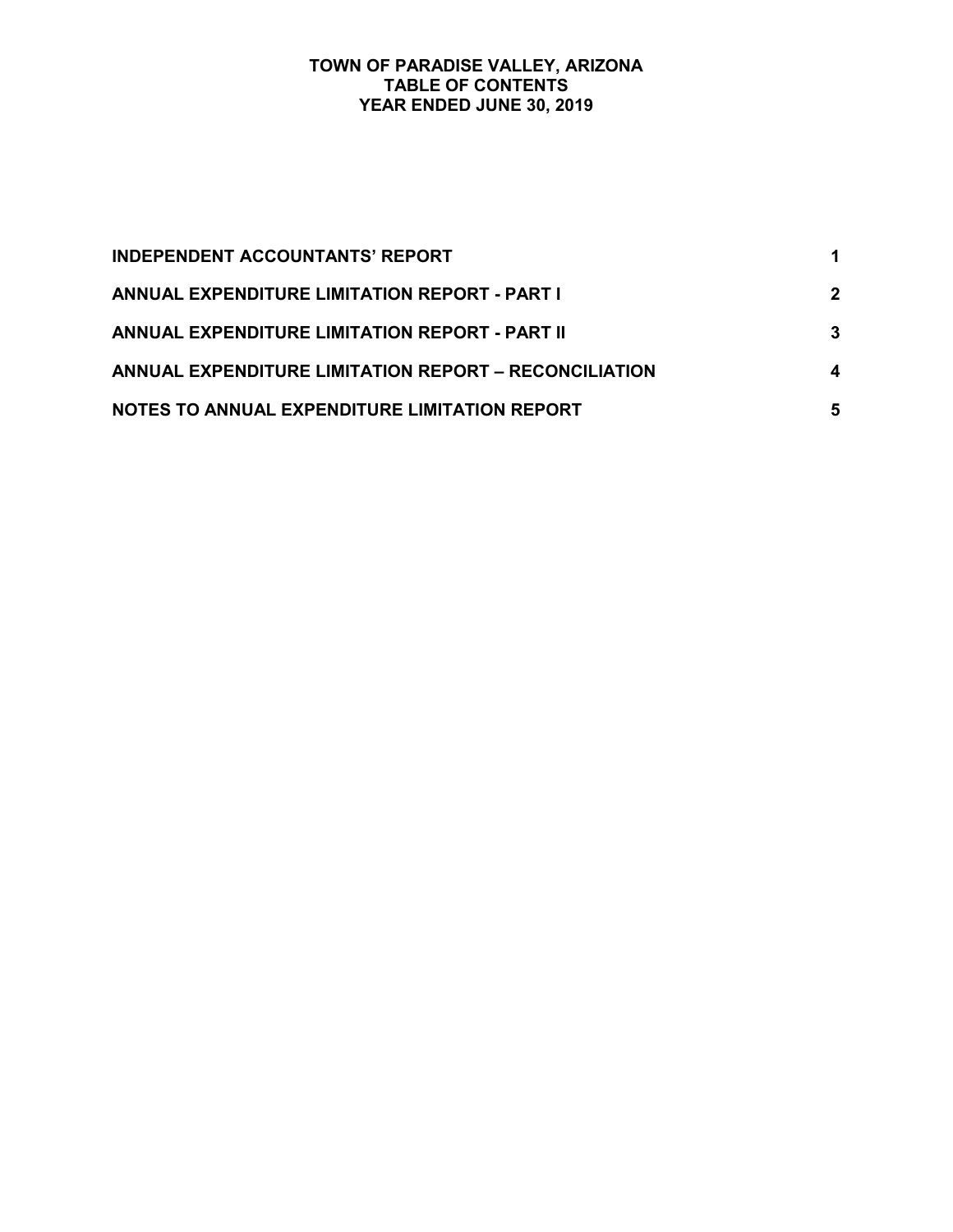

CliftonLarsonAllen LLP CLAconnect.com

# **INDEPENDENT ACCOUNTANTS' REPORT**

The Auditor General of the State of Arizona and The Honorable Mayor and the Town Council Town of Paradise Valley, Arizona

We have examined the accompanying Annual Expenditure Limitation Report of the Town of Paradise Valley, Arizona (Town), for the year ended June 30, 2019, and the related notes to the report. The Town's management is responsible for presenting this report in accordance with the *Uniform Expenditure Reporting System* (UERS) as described in Note 1. Our responsibility is to express an opinion on this report based on our examination.

We conducted our examination in accordance with attestation standards established by the American Institute of Certified Public Accountants. Those standards require that we plan and perform the examination to obtain reasonable assurance about whether this report is presented in accordance with the UERS in all material respects. An examination involves performing procedures to obtain evidence about the amounts and disclosures in the report. The nature, timing, and extent of procedures selected depend on our judgement, including an assessment of the risks of material misstatement of the report, whether due to fraud or error. We believe that the evidence obtained is sufficient and appropriate to provide a reasonable basis for our opinion.

In our opinion, the Annual Expenditure Limitation Report of the Town of Paradise Valley, Arizona, referred to above is presented, in all material respects, in accordance with the uniform expenditure reporting system as described in Note 1.

Vifton Larson Allen LLP

**CliftonLarsonAllen LLP**

Phoenix, Arizona November 21, 2019

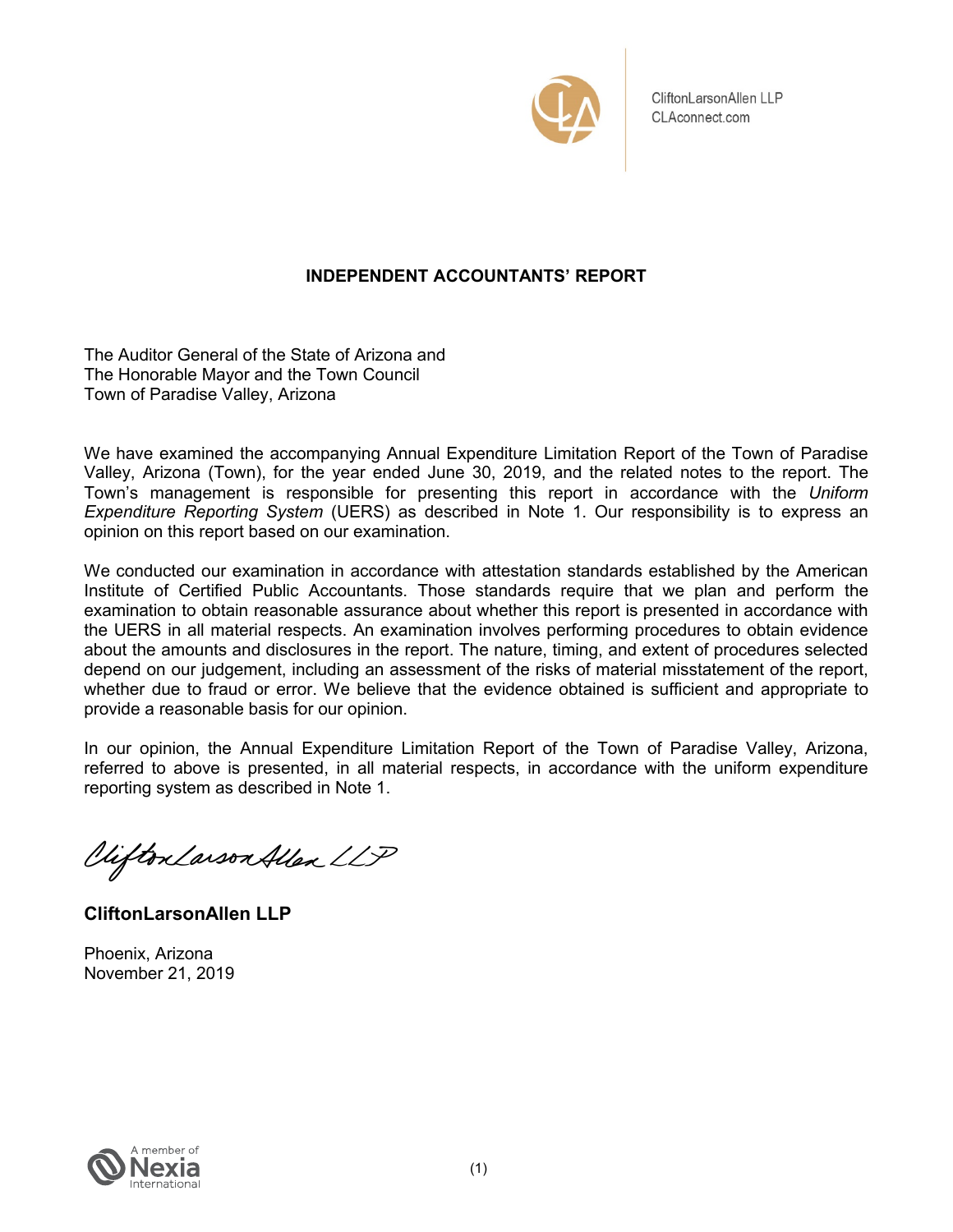## **TOWN OF PARADISE VALLEY, ARIZONA ANNUAL EXPENDITURE LIMITATION REPORT - PART I YEAR ENDED JUNE 30, 2019**

| 2. | 1. Economic Estimates Commission expenditure limitation<br>Voter approved alternative expenditure limitation | \$<br>40,919,816 |                  |
|----|--------------------------------------------------------------------------------------------------------------|------------------|------------------|
| 3. | Enter applicable amount from Line 1 or Line 2                                                                |                  | \$<br>40,919,816 |
| 4. | Amount subject to the expenditure limitation (total amount                                                   |                  |                  |
|    | from Part II, Line C)                                                                                        | 38, 152, 141     |                  |
|    | 5. Board-authorized expenditures necessitated by a disaster the                                              |                  |                  |
|    | Governor declared                                                                                            |                  |                  |
|    | 6. Board-authorized expenditures necessitated by a disaster the                                              |                  |                  |
|    | Governor did not declare                                                                                     |                  |                  |
|    | 7. Prior-year voter approved expenditures to exceed the                                                      |                  |                  |
|    | expenditure limitation for the reporting fiscal year                                                         |                  |                  |
| 8. | Subtotal                                                                                                     | 38, 152, 141     |                  |
| 9. | Board-authorized excess expenditures for the previous fiscal                                                 |                  |                  |
|    | year necessitated by a disaster the Governor did not declare and                                             |                  |                  |
|    | the voters did not approve                                                                                   |                  |                  |
|    | 10. Total adjusted amount subject to the expenditure limitation                                              |                  | 38, 152, 141     |
|    | 11. Amount under (in excess of) the expenditure limitation                                                   |                  | 2,767,675        |

I hereby certify, to the best of my knowledge and belief, that the information contained in this report is accurate and in accordance with the requirements of the uniform expenditure reporting system.

Signature of Chief Fiscal Officer:<br>
1122 W Collection

Name and Title: Douglas W Allen, CPA Chief Financial Officer

Telephone Number: (480) 948-7411 Date: November 21, 2019

*See accompanying Notes to Report.*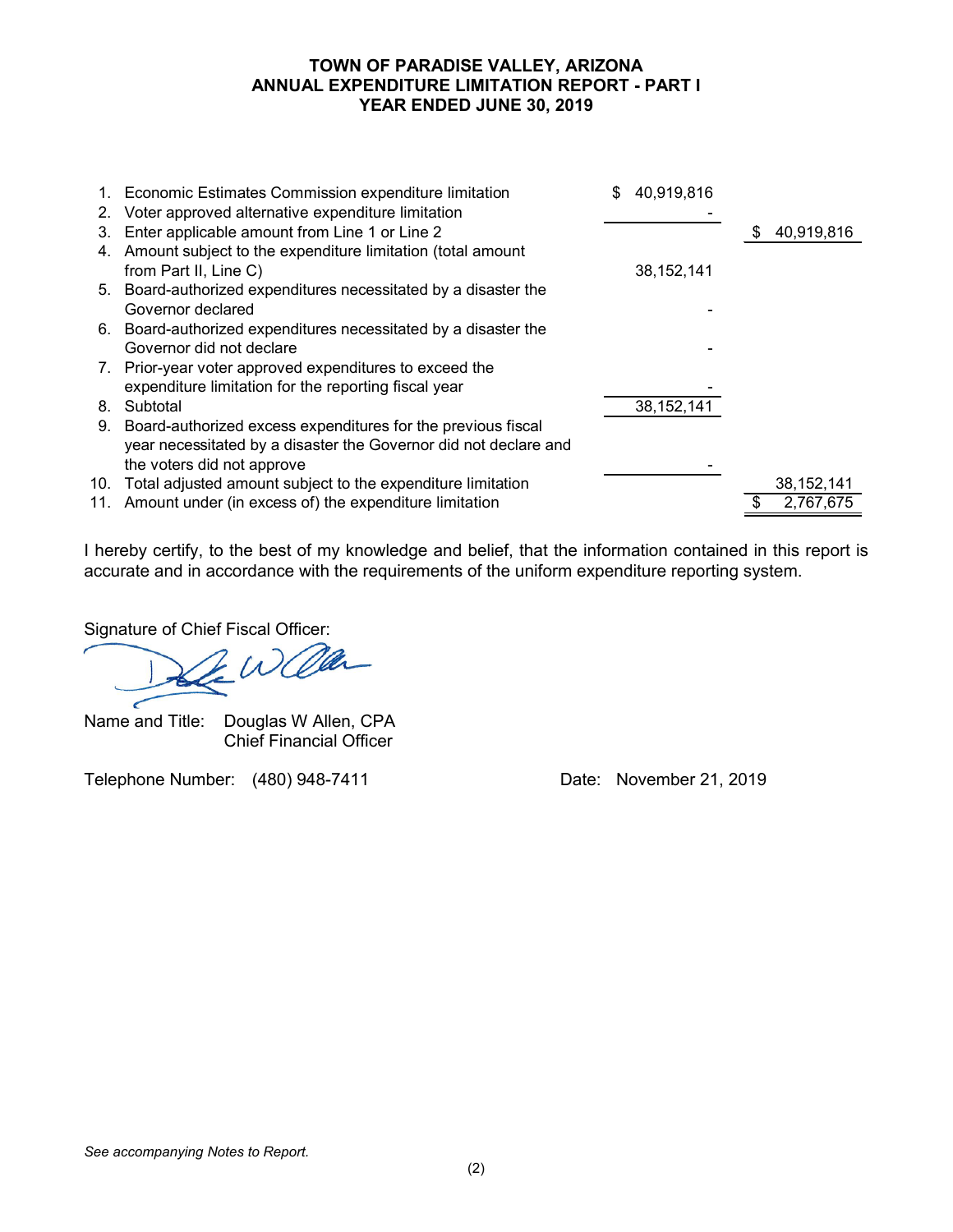#### **TOWN OF PARADISE VALLEY, ARIZONA ANNUAL EXPENDITURE LIMITATION REPORT - PART II YEAR ENDED JUNE 30, 2019**

|                                                                         | Governmental     | Enterprise         |                    |
|-------------------------------------------------------------------------|------------------|--------------------|--------------------|
| Description                                                             | Funds            | <b>Funds</b>       | Total              |
| Amounts reported on the Reconciliation Line D<br>А.                     | 34, 158, 203     | $\$\$<br>5,889,345 | 40,047,548<br>\$   |
| Less exclusions claimed:<br>B <sub>1</sub>                              |                  |                    |                    |
| Debt proceeds                                                           |                  |                    |                    |
| 2 Debt service requirements                                             | 796,901          | 214,960            | 1,011,861          |
| 3 Dividends, interest and gains on sale or redemption                   |                  |                    |                    |
| of investment securities                                                |                  |                    |                    |
| 4 Trustee or custodian                                                  |                  |                    |                    |
| 5 Grants and aid from the federal government                            |                  |                    |                    |
| 6 Grants, aid, contributions or gifts from private agency, organization |                  |                    |                    |
| or individual, except amounts received in lieu of taxes                 | 10,618           |                    | 10,618             |
| 7 Amounts received from the State of Arizona                            | 60,383           |                    | 60,383             |
| 8 Quasi-external interfund transactions                                 | 7,768            |                    | 7,768              |
| 9 Amounts accumulated for purchase of land, purchase or                 |                  |                    |                    |
| construction of buildings or improvements                               |                  |                    |                    |
| 10 Highway user revenues in excess of those received in fiscal year     |                  |                    |                    |
| 1979-80                                                                 | 804,777          |                    | 804,777            |
| 11 Contracts with other political subdivisions                          |                  |                    |                    |
| 12 Refunds, reimbursements and other recoveries                         |                  |                    |                    |
| 13 Voter approved exclusions not identified above                       |                  |                    |                    |
| 14 Prior years carryforward                                             |                  |                    |                    |
| 15 Qualifying capital improvement expenditure repaid in accordance      |                  |                    |                    |
| with A.R.S. 41-1279.07                                                  |                  |                    |                    |
| 16 Total exclusions claimed                                             | 1,680,447        | 214,960            | 1,895,407          |
|                                                                         |                  |                    |                    |
| C. Amounts subject to the expenditure limitation                        | 32,477,756<br>\$ | 5,674,385<br>\$    | 38, 152, 141<br>\$ |

*See accompanying Notes to Report.*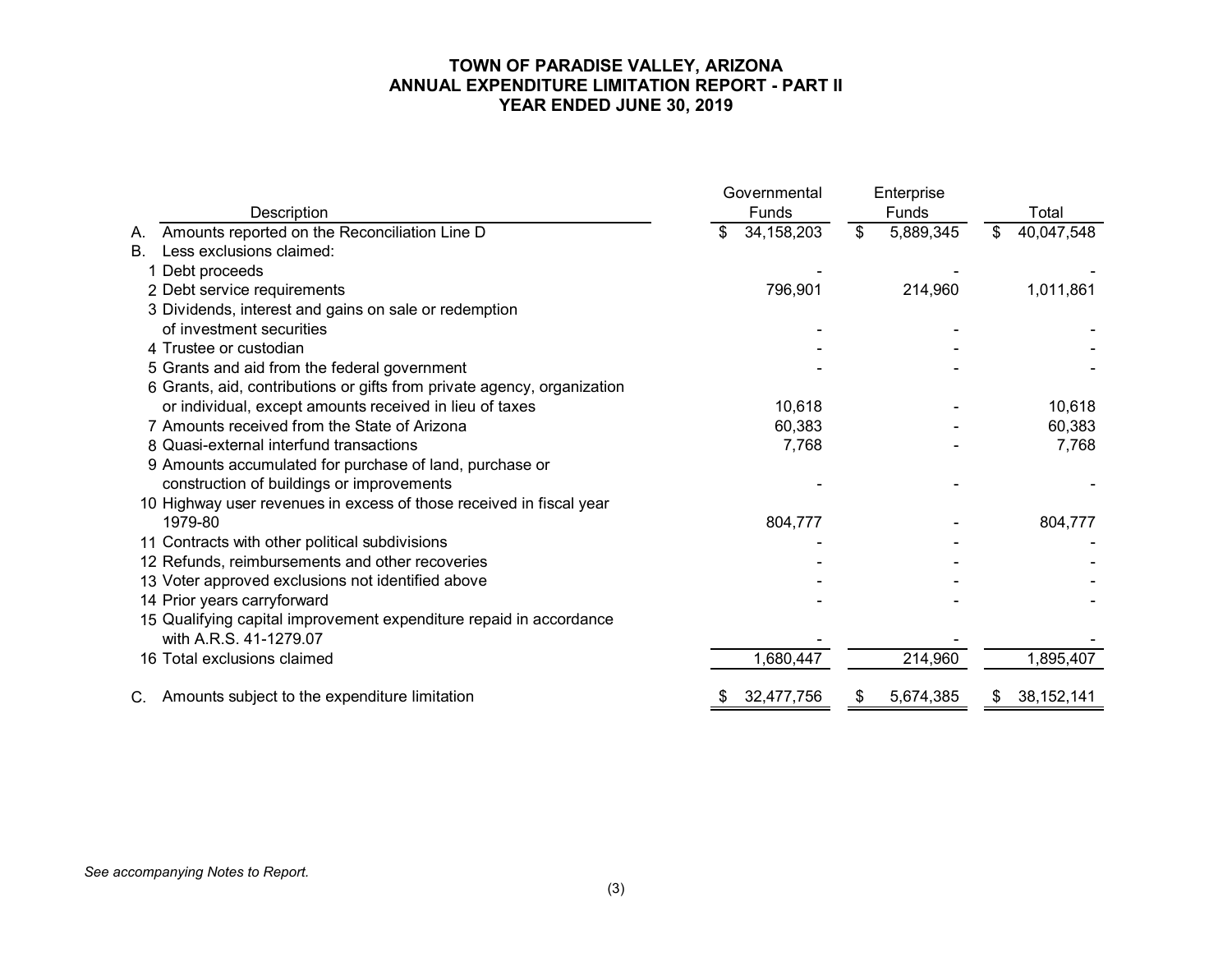#### **TOWN OF PARADISE VALLEY, ARIZONA ANNUAL EXPENDITURE LIMITATION REPORT - RECONCILIATION YEAR ENDED JUNE 30, 2019**

| Description                                                                                                                                                                   | Governmental<br>Funds | Enterprise<br>Funds | Total            |
|-------------------------------------------------------------------------------------------------------------------------------------------------------------------------------|-----------------------|---------------------|------------------|
| Total expenditures/expenses/deductions and applicable other<br>Α.<br>financing uses, special items, and extraordinary items reported<br>within the fund financial statements. | 34,630,896            | 6,097,410<br>\$     | 40,728,306<br>\$ |
| Subtract:<br><b>B.</b>                                                                                                                                                        |                       |                     |                  |
| 1 Items not requiring use of working capital                                                                                                                                  |                       |                     |                  |
| Depreciation and amortization                                                                                                                                                 |                       | 418,134             | 418,134          |
| Bad debt expense                                                                                                                                                              |                       | 933                 | 933              |
| Claims incurred but not reported (IBNR)                                                                                                                                       |                       |                     |                  |
| <b>Pension Expense</b>                                                                                                                                                        |                       |                     |                  |
| 2 Expenditures of separate legal entities established under ARS                                                                                                               | 472,693               |                     | 472,693          |
| 3 Required fees paid to the Arizona Department of Revenue                                                                                                                     |                       |                     |                  |
| 4 Present value of net minimum capital lease and installment                                                                                                                  |                       |                     |                  |
| purchase contract payments recorded as expenditures at the                                                                                                                    |                       |                     |                  |
| agreements' inception                                                                                                                                                         |                       |                     |                  |
| 5 Involuntary court judgments<br>6 Total subtractions                                                                                                                         |                       |                     |                  |
|                                                                                                                                                                               | 472,693               | 419,067             | 891,760          |
| Additions:<br>$C_{\cdot}$                                                                                                                                                     |                       |                     |                  |
| 1 Principal payments on long-term debt                                                                                                                                        |                       | 211,002             | 211,002          |
| 2 Capital asset acquisitions                                                                                                                                                  |                       |                     |                  |
| 3 Amounts paid in the current year but reported as expenses in                                                                                                                |                       |                     |                  |
| previous years:                                                                                                                                                               |                       |                     |                  |
| <b>OPEB</b>                                                                                                                                                                   |                       |                     |                  |
| Claims previously recognized as IBNR                                                                                                                                          |                       |                     |                  |
| Landfill closure and postclosure care costs                                                                                                                                   |                       |                     |                  |
| 4 Pension contributions paid in the current year                                                                                                                              |                       |                     |                  |
| 5 Total additions                                                                                                                                                             |                       | 211,002             | 211,002          |
| Amounts reported on Part II Line A<br>D.                                                                                                                                      | 34, 158, 203          | 5,889,345<br>\$     | 40,047,548<br>\$ |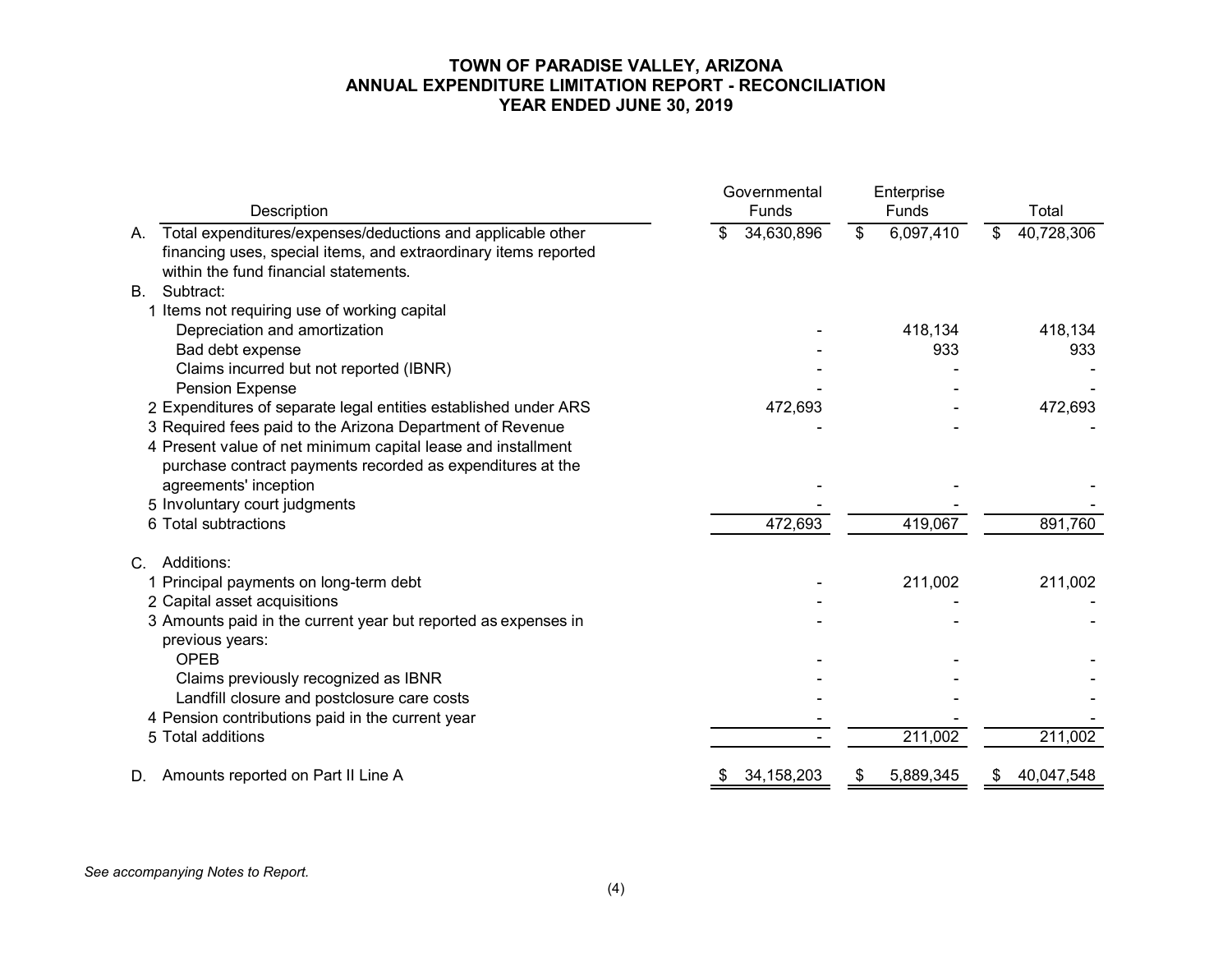## **TOWN OF PARADISE VALLEY, ARIZONA NOTES TO ANNUAL EXPENDITURE LIMITATION REPORT JUNE 30, 2019**

## **NOTE 1 SUMMARY OF SIGNIFICANT ACCOUNTING POLICIES**

The Annual Expenditure Limitation Report (AELR) is presented on the basis of accounting prescribed by the *Uniform Expenditure Reporting System* (UERS), as required by Arizona Revised Statutes §41-1279.07, which excludes expenditures, expenses, or deductions of certain revenues specified in the Arizona Constitution, Article IX, §20 from the total expenditures, expenses or deductions reported in the fund-based financial statements.

In accordance with the UERS requirements, a note to the AELR is presented below for any exclusion claimed on Part II and each subtraction or addition in the reconciliation that cannot be traced directly to an amount reported in the fund-based financial statements. All references to financial statement amounts in the following notes refer to the Statement of Revenues, Expenditures, and Changes in Fund Balances for the Governmental Funds, Statement of Revenues, Expenses, and Changes in Fund Net Position for the Enterprise Funds and the Statement of Cash Flows for the Enterprise Funds.

# **NOTE 2 ITEMS NOT REQUIRING THE USE OF WORKING CAPITAL**

The subtraction for items not requiring the use of working capital includes the current year depreciation expense (\$433,553), less the amortization of the current year bond premium (\$15,419) recorded in the Enterprise Funds and bad debt expense (\$933) recorded in the Enterprise Funds.

#### **NOTE 3 EXPENDITURES OF SEPARATE LEGAL ENTITIES ESTABLISHED UNDER ARS**

The subtraction for expenditures of separate legal entities established under ARS includes expenditures of the Paradise Valley Mountain Preserve Trust Fund (\$-0-) and principal and interest expenditures of the MPC Debt Service Fund (\$472,693) in the governmental funds.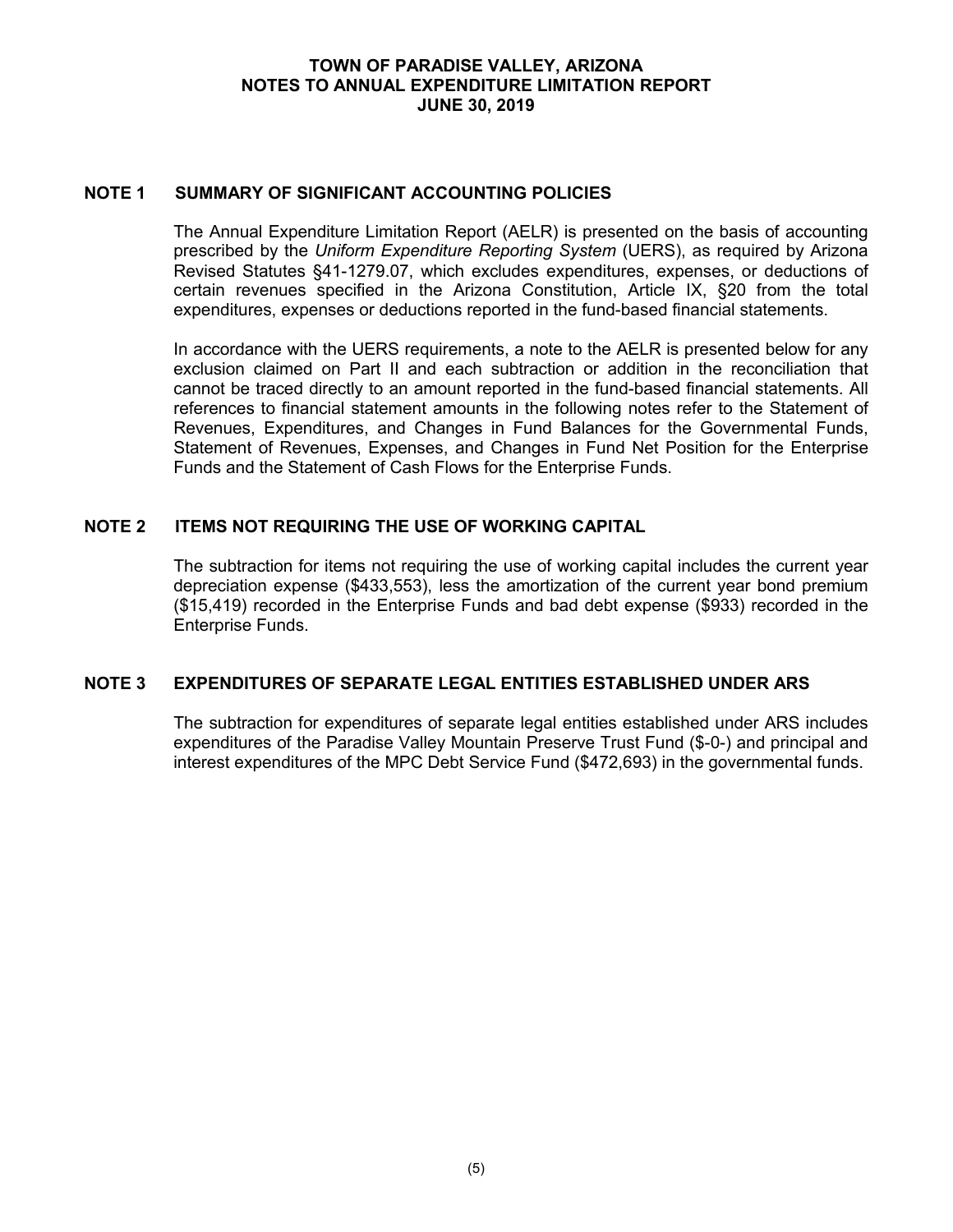#### **TOWN OF PARADISE VALLEY, ARIZONA NOTES TO ANNUAL EXPENDITURE LIMITATION REPORT JUNE 30, 2019**

# **NOTE 4 DEBT SERVICE REQUIREMENTS**

The exclusion claimed for debt service requirements in the Governmental and Enterprise Funds consist of principal retirement and interest expense on revenue bonds, capital leases, and interest paid on an advance from the General Fund in the governmental funds and enterprise funds as follows:

|                                                                | <b>Governmental Funds</b> |           |    |                         |     |         |
|----------------------------------------------------------------|---------------------------|-----------|----|-------------------------|-----|---------|
|                                                                |                           | Principal |    | Interest                |     | Total   |
| Long-Term Advances to Other Funds<br>Excise Tax Revenue Bonds, | \$                        |           | \$ | 11,925                  | \$  | 11,925  |
| Series 2016                                                    |                           | 660,000   |    | 124,976                 |     | 784,976 |
| Total                                                          | \$                        | 660,000   | \$ | 136,901                 | \$. | 796,901 |
|                                                                |                           |           |    | <b>Enterprise Funds</b> |     |         |
|                                                                |                           | Principal |    | Interest                |     | Total   |
| Excise Tax Revenue Bonds,                                      |                           |           |    |                         |     |         |
| Series 2009                                                    | \$                        | 211,002   |    | 3,958                   |     | 214,960 |

# **NOTE 5 GRANTS, AID, CONTRIBUTIONS OR GIFTS FROM A PRIVATE AGENCY, ORGANIZATION, OR INDIVIDUAL**

Amounts received from contributions consist of the following:

| <b>Police Donations</b> | 213    |
|-------------------------|--------|
| Donations Fund          | 10.405 |
| Total                   | 10.618 |

# **NOTE 6 AMOUNTS RECEIVED FROM STATE**

Amounts received from the State consist of the following:

| Miscellaneous Police Grants | 27,000 |
|-----------------------------|--------|
| LTAF II                     | 33,383 |
| Total                       | 60.383 |

# **NOTE 7 QUASI-EXTERNAL INTERFUND TRANSACTIONS**

The Town pays sewer charges to its Sewer System Enterprise Fund. Therefore, these expenditures are deducted from the Governmental Funds to avoid double counting and the related expenditures are reported in the Enterprise Fund.